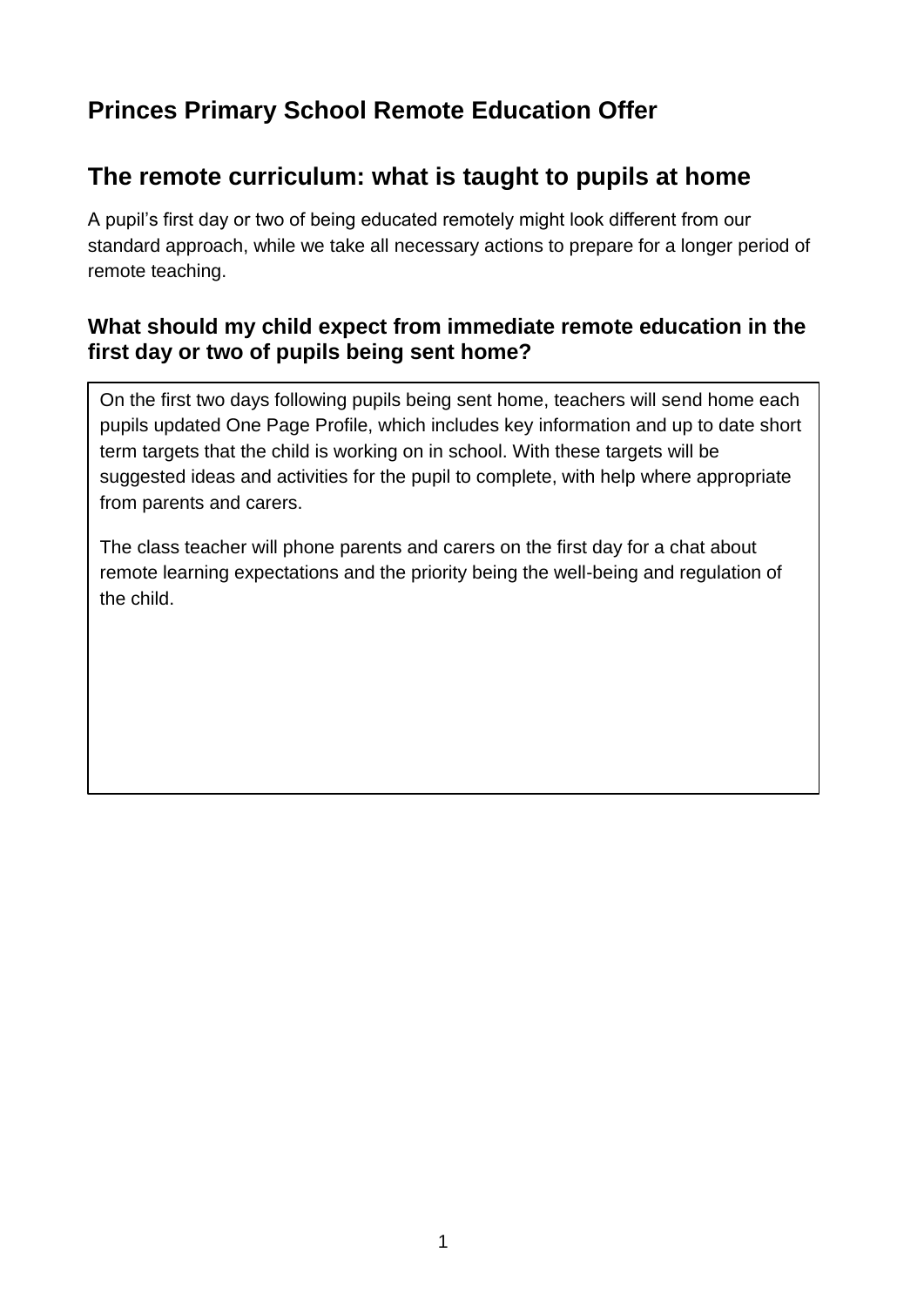#### **Following the first few days of remote education, will my child be taught broadly the same curriculum as they would if they were in school?**

Our aim is to teach the same curriculum remotely as we do in school wherever possible and appropriate. However, we have needed to make some adaptations, prioritising the well-being and regulation of our students.

Teachers, supported by learning support assistants, will provide learning opportunities using work packs, activity sheets, videos and online systems. Staff will also advise parents on strategies and activities for each individual child, as well as providing physical resources to home where appropriate. These could include physical or sensory equipment, visuals and communication aids.

For some of our classes and students where appropriate, we will utilise class video calls using school secure systems. These video calls would be regular and could include chances for children to see their peers as well as more structured chats that could include songs, wake up shake up, and attention autism. We will also run our regular Signing Hands club virtually.

# **Remote teaching and study time each day**

#### **How long can I expect work set by the school to take my child each day?**

Due to our adaptation of our curriculum, and the challenges it presents in delivering remote education to SLD pupils, we have no minimum expectation on the number of hours children are expected to work; we have made the well-being and regulation of children the priority. We will help parents with strategies for regulation, and make sure teaching staff and leadership are in contact with parents regularly, and help parents ensure their children can access our suggested activities wherever possible.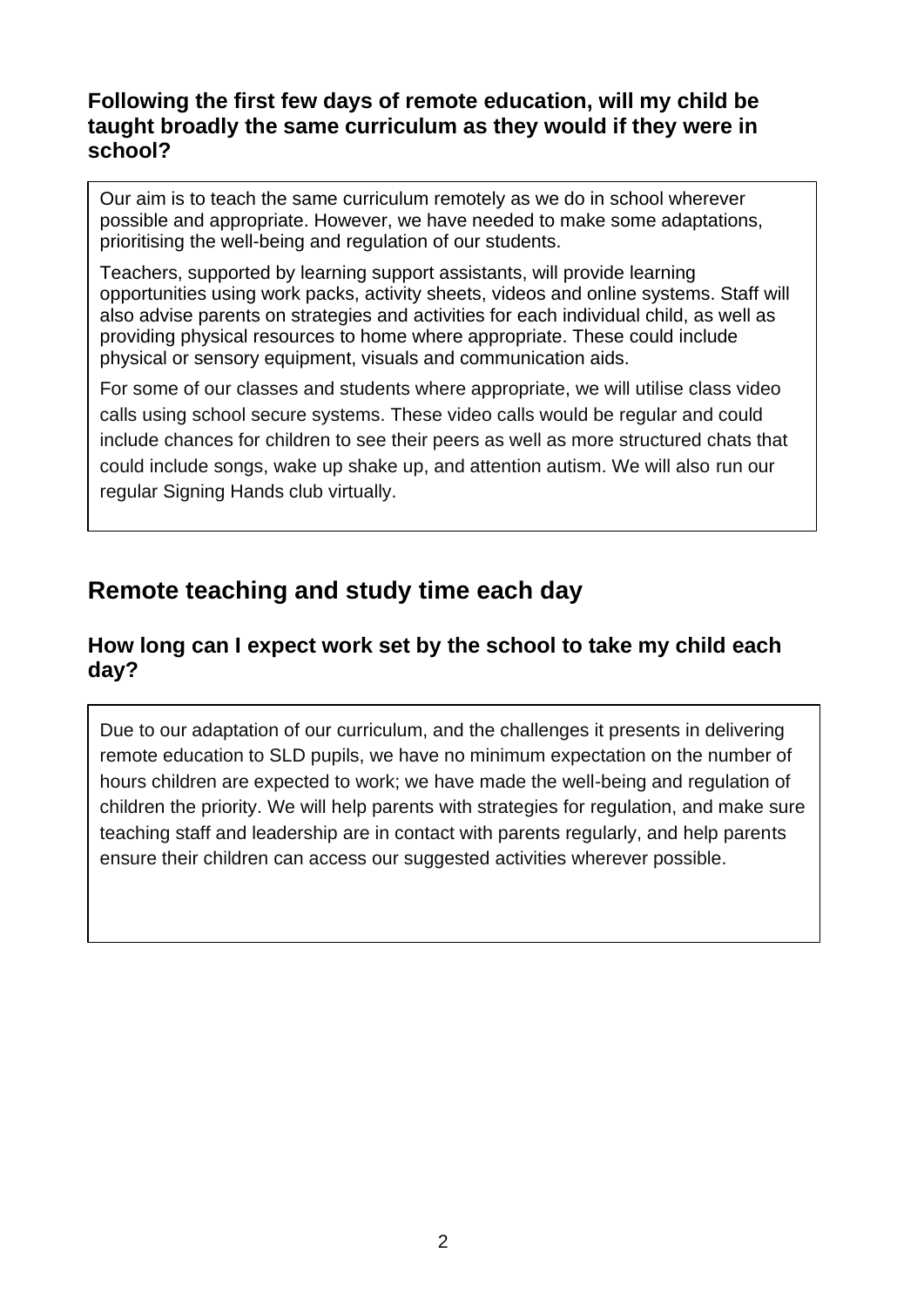# **Accessing remote education**

#### **How will my child access any online remote education you are providing?**

We will provide any online remote education through our communication system Class Dojo, and where appropriate Google Classroom. Our class video chats will take place through either Google Meet or Zoom.

#### **If my child does not have digital or online access at home, how will you support them to access remote education?**

If a child has no digital or online access at home, we will loan them either a laptop or tablet if appropriate, and provide activities for the pupil at home.

If they have no online access, we can in some circumstances provide a SIM card provided by the government for use at home, or apply for parents mobile phone data to be boosted through the government scheme.

School will print and provide any printed materials needed and either hand deliver or post them to parents.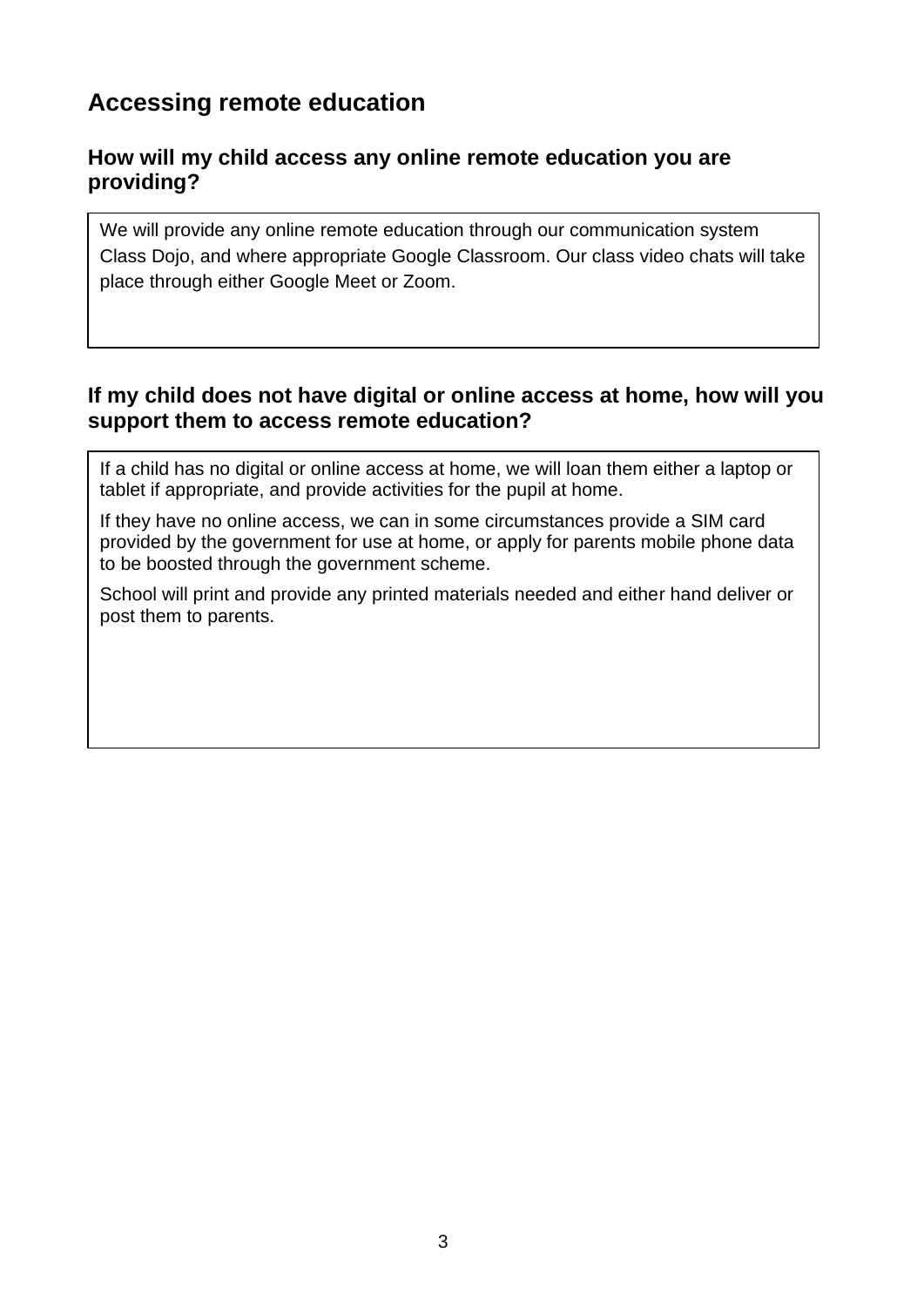## **How will my child be taught remotely?**

Our remote teaching offer will include:

- live video chats and sessions, including attention autism, music, signing, and chances for children to see their peers
- recorded teaching from class staff
- printed paper packs produced by teaching staff
- commercially available websites supporting the teaching of specific subjects or areas, including video clips or sequences
- providing physical and sensory resources used in school to home
- regular phone calls with teaching and leadership staff where appropriate, with a focus on the child's mental health and well-being

## **Engagement and feedback**

#### **What are your expectations for my child's engagement and the support that we as parents and carers should provide at home?**

We expect parents and carers to work with us to ensure the best possible chance is given to the child's mental health, well-being and regulation, which is our priority. We aim to keep in regular contact with parents, and have an established monitoring system in place.

#### **How will you check whether my child is engaging with their work and how will I be informed if there are concerns?**

We will call our parents at least once a week and our teachers will likely be in message contact via Dojo daily. We will call two or three times a week for those with previous safeguarding concerns or LAC/CIN/EHAT. Teaching staff are aware of what support is available and our Pastoral Lead is well placed to act on any concerns raised.